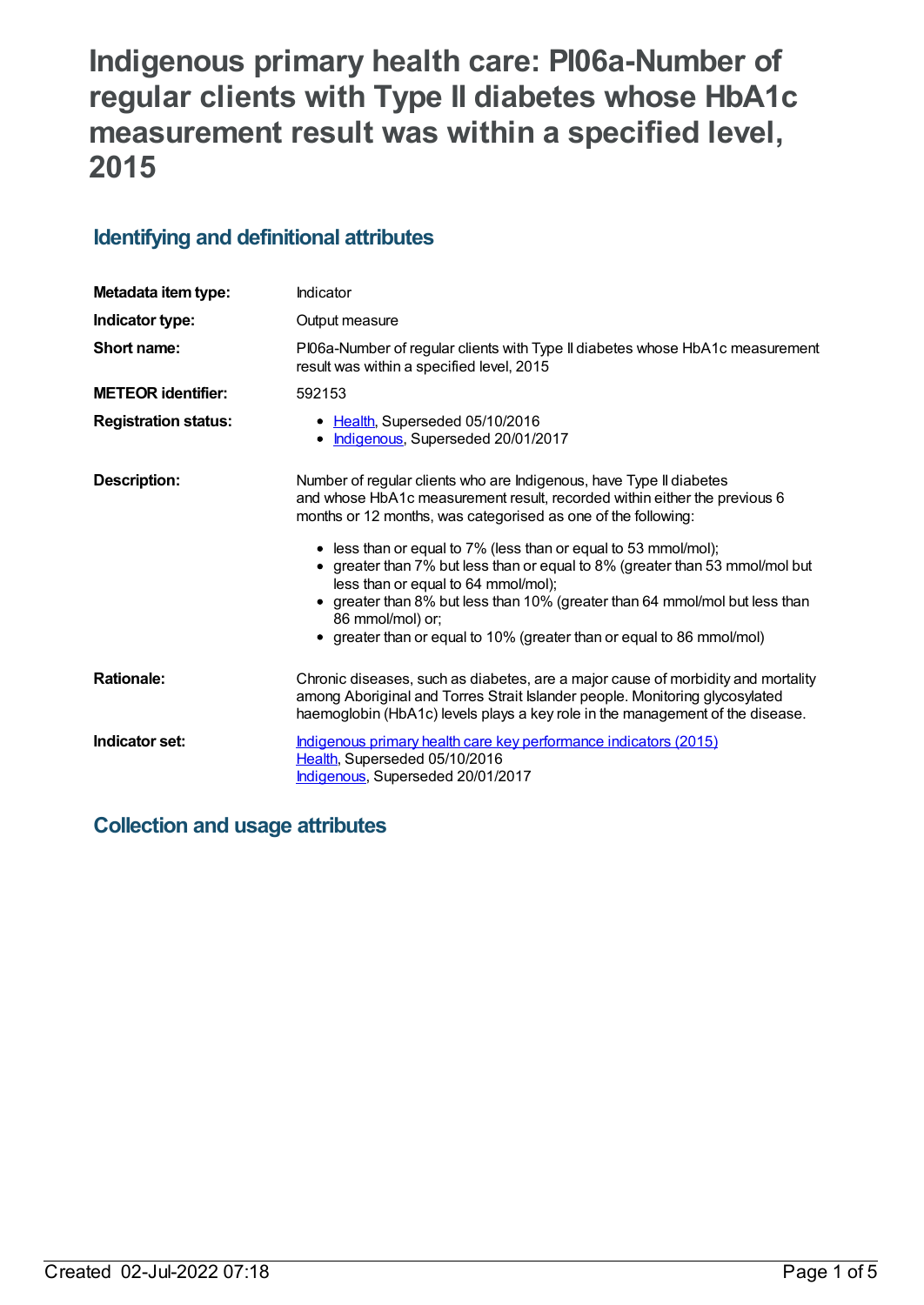| <b>Computation description:</b> | Count of regular clients who are Indigenous, have Type II diabetes and whose<br>HbA1c measurement result, recorded within either the previous 6 months or 12<br>months, was categorised as one of the following:                                                                                                                                                   |
|---------------------------------|--------------------------------------------------------------------------------------------------------------------------------------------------------------------------------------------------------------------------------------------------------------------------------------------------------------------------------------------------------------------|
|                                 | • less than or equal to 7% (less than or equal to 53 mmol/mol);<br>• greater than 7% but less than or equal to 8% (greater than 53 mmol/mol but<br>less than or equal to 64 mmol/mol);<br>• greater than 8% but less than 10% (greater than 64 mmol/mol but less than<br>86 mmol/mol) or;<br>• greater than or equal to 10% (greater than or equal to 86 mmol/mol) |
|                                 | 'Regular client' refers to a client of an OATSIH-funded primary health care service<br>(that is required to report against the Indigenous primary health care key<br>performance indicators) who has an active medical record; that is, a client who has<br>attended the OATSIH-funded primary health care service at least 3 times in 2<br>years.                 |
|                                 | HbA1c: glycosylated haemoglobin.                                                                                                                                                                                                                                                                                                                                   |
|                                 | Exclude Type I diabetes, secondary diabetes, gestational diabetes mellitus (GDM),<br>previous GDM, impaired fasting glucose, impaired glucose tolerance.                                                                                                                                                                                                           |
|                                 | Presented as a number.                                                                                                                                                                                                                                                                                                                                             |
|                                 | Calculated separately for each HbA1c range, for each time period.                                                                                                                                                                                                                                                                                                  |
|                                 | Include only the most recent HbA1c measurement result from each time period.                                                                                                                                                                                                                                                                                       |
| <b>Computation:</b>             | Numerator only                                                                                                                                                                                                                                                                                                                                                     |
| Numerator:                      | Calculation A: Number of regular clients who are Indigenous, have Type II<br>diabetes and whose HbA1c measurement result, recorded in the previous 6<br>months, was less than or equal to 7% (less than or equal to 53 mmol/mol).                                                                                                                                  |
|                                 | Calculation B: Number of regular clients who are Indigenous, have Type II diabetes<br>and whose HbA1c measurement result, recorded in the previous 6 months, was<br>greater than 7% but less than or equal to 8% (greater than 53 mmol/mol but less<br>than or equal to 64 mmol/mol).                                                                              |
|                                 | Calculation C: Number of regular clients who are Indigenous, have Type II diabetes<br>and whose HbA1c measurement result, recorded in the previous 6 months, was<br>greater than 8% but less than 10% (greater than 64 mmol/mol but less than 86<br>mmol/mol).                                                                                                     |
|                                 | Calculation D: Number of regular clients who are Indigenous, have Type II diabetes<br>and whose HbA1c measurement result, recorded in the previous 6 months, was<br>greater than or equal to 10% (greater than or equal to 86 mmol/mol).                                                                                                                           |
|                                 | Calculation E: Number of regular clients who are Indigenous, have Type II diabetes<br>and whose HbA1c measurement result, recorded in the previous 12 months, was<br>less than or equal to 7% (less than or equal to 53 mmol/mol).                                                                                                                                 |
|                                 | Calculation F: Number of regular clients who are Indigenous, have Type II diabetes<br>and whose HbA1c measurement result, recorded in the previous 12 months, was<br>greater than 7% but less than or equal to 8% (greater than 53 mmol/mol but less<br>than or equal to 64 mmol/mol).                                                                             |
|                                 | Calculation G: Number of regular clients who are Indigenous, have Type II diabetes<br>and whose HbA1c measurement result, recorded in the previous 12 months, was<br>greater than 8% but less than 10% (greater than 64 mmol/mol but less than 86<br>mmol/mol).                                                                                                    |
|                                 | Calculation H: Number of regular clients who are Indigenous, have Type II diabetes<br>and whose HbA1c measurement result, recorded in the previous 12 months, was<br>greater than or equal to 10% (greater than or equal to 86 mmol/mol).                                                                                                                          |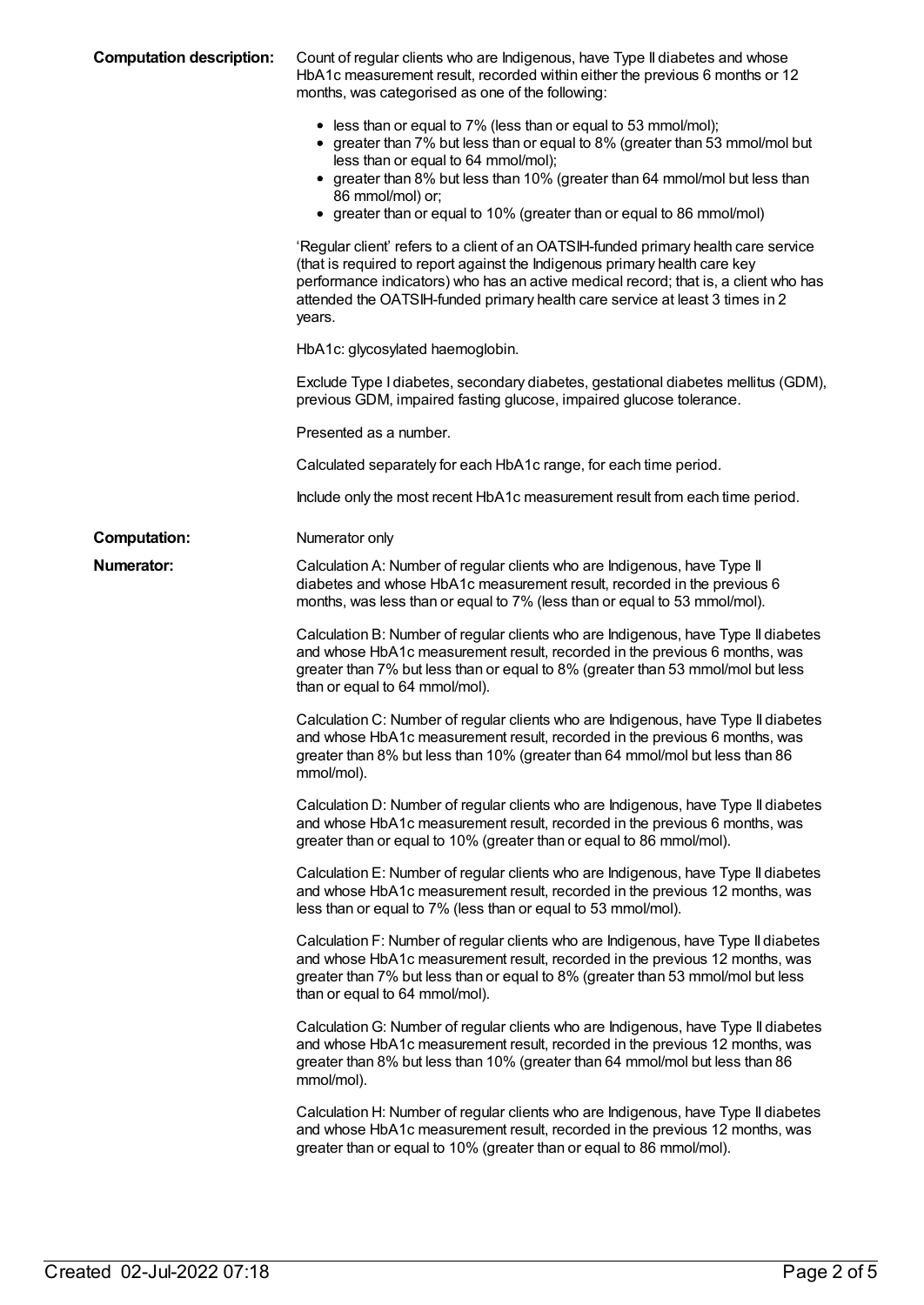[Person—diabetes](https://meteor.aihw.gov.au/content/270194) mellitus status, code NN

**Data Source**

[Indigenous](https://meteor.aihw.gov.au/content/430643) primary health care data collection

**NMDS / DSS**

[Indigenous](https://meteor.aihw.gov.au/content/585036) primary health care DSS 2015-17

**Guide for use**

Type II diabetes only.

#### **Data Element / Data Set**

[Person—Indigenous](https://meteor.aihw.gov.au/content/291036) status, code N

**Data Source**

[Indigenous](https://meteor.aihw.gov.au/content/430643) primary health care data collection

**NMDS / DSS**

[Indigenous](https://meteor.aihw.gov.au/content/585036) primary health care DSS 2015-17

#### **Data Element / Data Set**

[Person—regular](https://meteor.aihw.gov.au/content/436639) client indicator, yes/no code N

**Data Source**

[Indigenous](https://meteor.aihw.gov.au/content/430643) primary health care data collection

**NMDS / DSS**

[Indigenous](https://meteor.aihw.gov.au/content/585036) primary health care DSS 2015-17

### **Data Element / Data Set**

[Person—glycosylated](https://meteor.aihw.gov.au/content/589601) haemoglobin level, code N

**Data Source**

[Indigenous](https://meteor.aihw.gov.au/content/430643) primary health care data collection

**NMDS / DSS**

[Indigenous](https://meteor.aihw.gov.au/content/585036) primary health care DSS 2015-17

#### **Guide for use**

Response to this is conditional on responding 'yes' to having had an HbA1c measurement result recorded in either the previous 6 months or 12 months.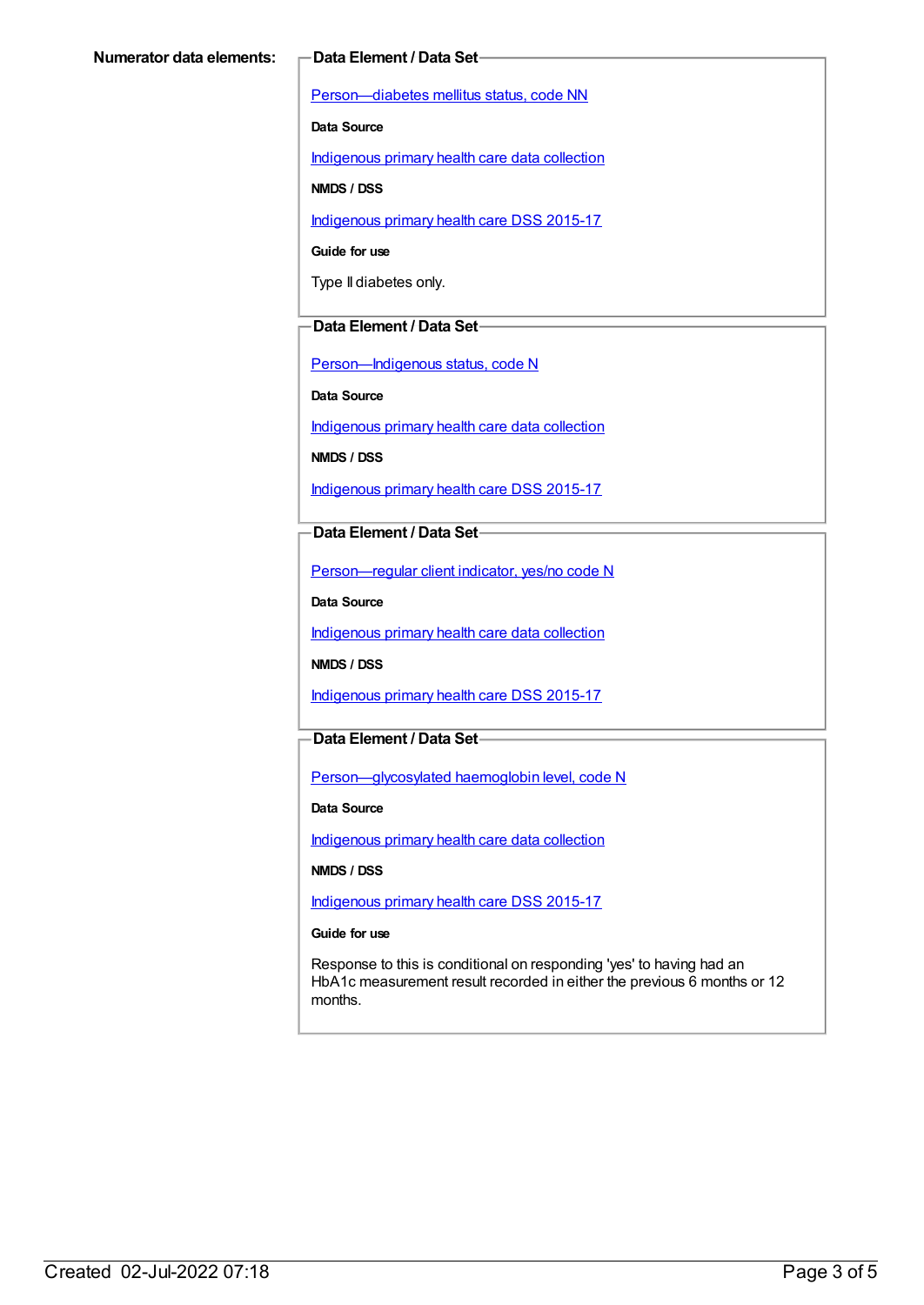| Disaggregation:                         | 1. Sex:<br>a) Male<br>b) Female                                                                                                                                |  |
|-----------------------------------------|----------------------------------------------------------------------------------------------------------------------------------------------------------------|--|
|                                         | 2. Age:<br>$a)$ 0-4 years<br>$b)$ 5-14 years<br>c) 15-24 years<br>d) 25-34 years<br>e) 35-44 years<br>f) 45-54 years<br>g) 55-64 years<br>h) 65 years and over |  |
| <b>Disaggregation data</b><br>elements: | Data Element / Data Set-<br>Person-sex, code N                                                                                                                 |  |
|                                         | Data Source                                                                                                                                                    |  |
|                                         | Indigenous primary health care data collection                                                                                                                 |  |
|                                         | NMDS / DSS                                                                                                                                                     |  |
|                                         | Indigenous primary health care DSS 2015-17                                                                                                                     |  |
|                                         | Data Element / Data Set-                                                                                                                                       |  |
|                                         | Person-age, total years N[NN]                                                                                                                                  |  |
|                                         | Data Source                                                                                                                                                    |  |
|                                         | Indigenous primary health care data collection                                                                                                                 |  |
|                                         | <b>NMDS / DSS</b>                                                                                                                                              |  |
|                                         | Indigenous primary health care DSS 2015-17                                                                                                                     |  |

# **Representational attributes**

| <b>Representation class:</b> | Count  |
|------------------------------|--------|
| Data type:                   | Real   |
| Unit of measure:             | Person |

# **Indicator conceptual framework**

| <b>Framework and</b> | Effective/Appropriate/Efficient |
|----------------------|---------------------------------|
| dimensions:          |                                 |

### **Data source attributes**

| Data sources: | Data Source                                    |
|---------------|------------------------------------------------|
|               | Indigenous primary health care data collection |
|               | Frequency                                      |
|               | 6 monthly                                      |
|               | Data custodian                                 |
|               | Australian Institute of Health and Welfare.    |